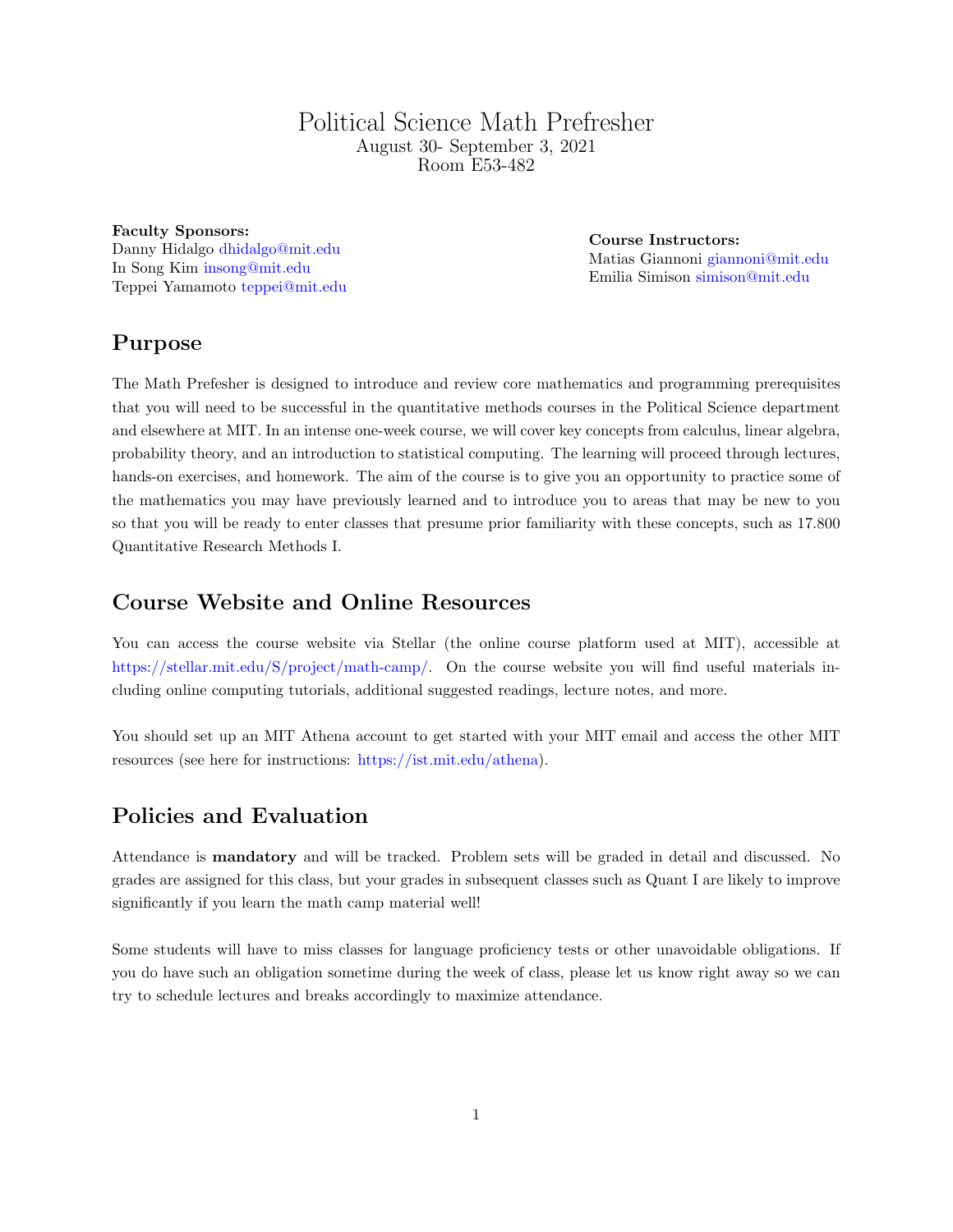# Texts

There are no required textbooks for the course. However useful resources for your reference or to get a head start are:

- Dimitri Bertsekas & John Tsitsiklis, Introduction to Probability (2nd edition)
- Otto Bretscher, *Linear Algebra with Applications* (8th edition)
- James Stewart, *Calculus* (6th edition)

Note: The Bertsekas & Tsitsiklis book is excellent, and will be required for Quant I, so you may want to buy that book in particular.

For students looking for a single reference book covering a wide range of relevant material, we suggest:

- Carl Simon & Lawrence Blume, Mathematics for Economists (1st edition)
- Jeff Gill, *Essential Mathematics for Political and Social Research* (1st edition)

# Computing

Students will be introduced to statistical computing with the computer program R.

 $R$  is free and can be downloaded from [www.r-project.org.](www.r-project.org)  $R$  can be run on computers using Windows, MacOS, and a variety of UNIX platforms. You can download and use it even if your computer is 10 years old!

We also recommend downloading RStudio, a free user interface for R, which is available at [rstudio.com.](rstudio.com) We will be using RStudio during class and it provides an easier way to interact with the R environment, particularly for those of you with Windows.

While no R knowledge is needed prior to class, there are many great resources and tutorials available online. A list of these is available at [http://scs.math.yorku.ca/index.php/R:](http://scs.math.yorku.ca/index.php/R:_Getting_started_with_R) Getting started with R. Some other resources are also listed on the Stellar site, including a free introduction to R by [Data camp.](https://www.datacamp.com/courses/free-introduction-to-r) If you prefer working with reference books, a nice one is Joseph Adler's R in a Nutshell.

It is also a good idea to start building good R habits right from the start. This link on style can be useful for that: <https://google.github.io/styleguide/Rguide.html>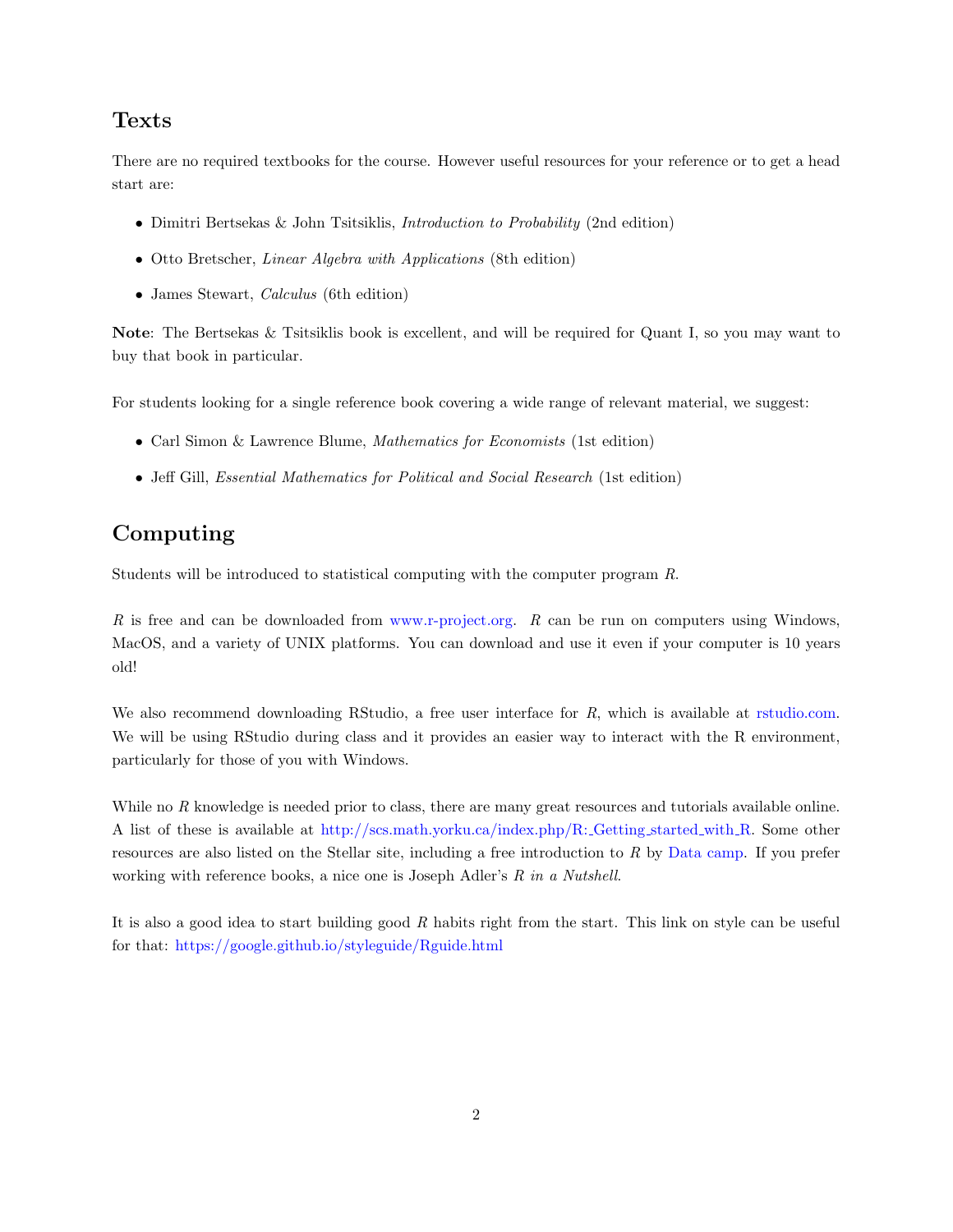# Topics Covered

#### Notation and Functions

- Set and interval notation
- Functions concept, notation
- Important functions: exponents, logarithms
- $\bullet~$  Inverse functions
- Properties of logs and exponentials
- Using properties to solve for variables
- Taking limits
- Maxima and minima

#### Introduction to R

- Getting started with  $R$
- Working with objects
- Loading and creating data
- Descriptive statistics
- Basic graphics

#### Calculus I: Derivatives

- Review of limit
- What is a derivative (and why do you care)?
- Rules for computing basic derivatives
- Rules for more complex equations: chain rule, exponentials, logs
- Using derivatives to optimize functions (find maxima and minima)

#### Calculus II: Integrals

- Derivatives review
- What is an integral (and why do you care)?
- Rules for computing basic integrals
- Rules for more complex equations: integration by substitution and parts

#### Functions in R

- Coding functions
- Graphing functions
- Asymptotes
- Numerical optimization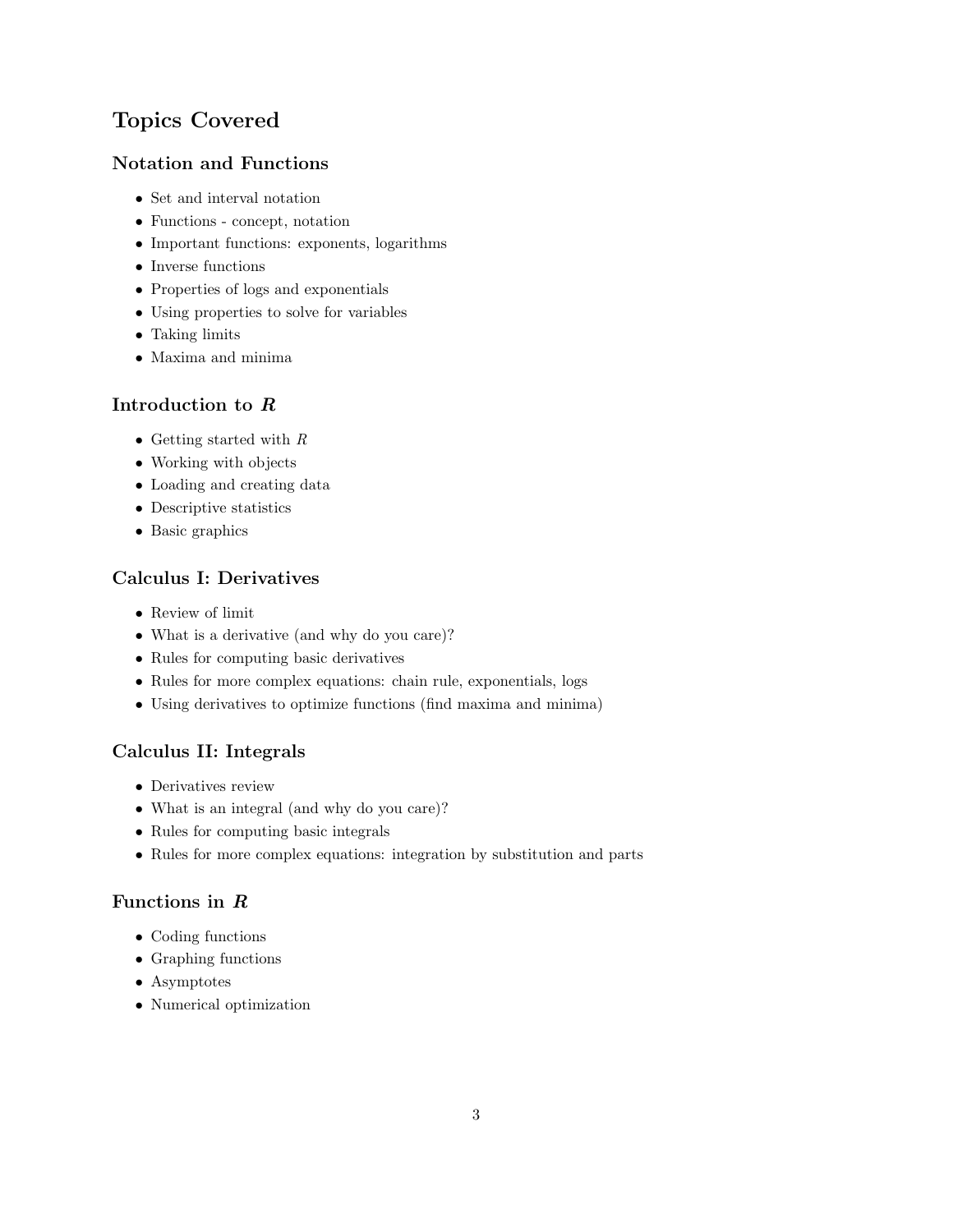## Linear Algebra

- Vectors and matrices: dimensions, transposes
- Matrix multiplication
- Inverse matrices: solving systems of equations
- Collinearity, rank, singularity

# Linear Algebra in R

- Review of vectors and matrices
- Multiplying a vector and a matrix
- $\bullet\,$  Matrix inverses and solving linear systems
- Non-invertible matrices
- Covariance matrices, weighted sums, other common matrix commands

# Probability

- Probability models
- Sample spaces
- Probability axioms
- Marginal and joint distributions
- Conditional probabilities
- Bayes' Rule and the false-positive problem
- Independence
- Conditional independence

## Probability-related Computing in R

- Sampling
- Mean, median, mode, variance
- Tabs and cross-tabs
- Density estimates
- Simulations